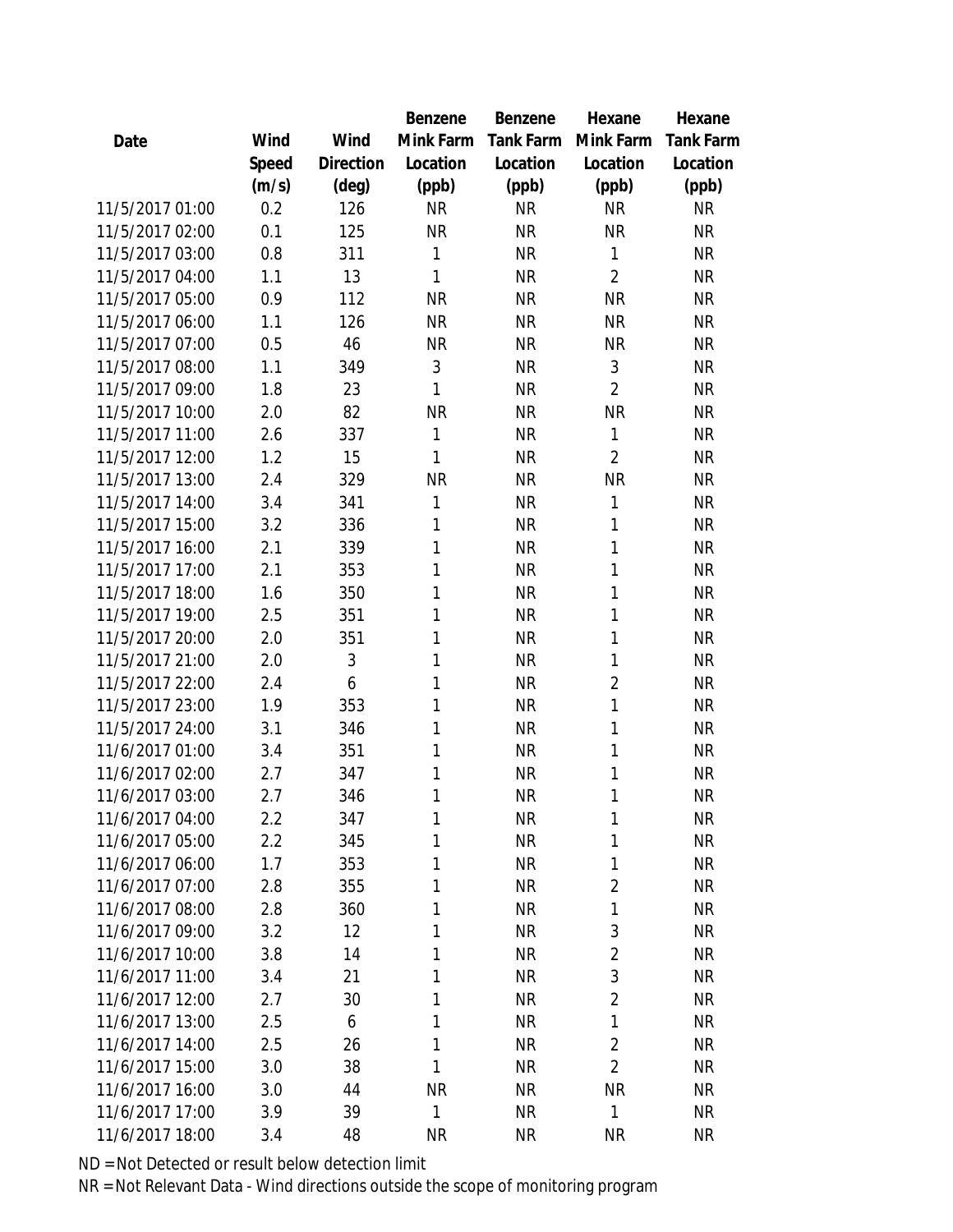|                 |       |                | Benzene        | Benzene          | Hexane         | Hexane           |
|-----------------|-------|----------------|----------------|------------------|----------------|------------------|
| Date            | Wind  | Wind           | Mink Farm      | <b>Tank Farm</b> | Mink Farm      | <b>Tank Farm</b> |
|                 | Speed | Direction      | Location       | Location         | Location       | Location         |
|                 | (m/s) | $(\text{deg})$ | (ppb)          | (ppb)            | (ppb)          | (ppb)            |
| 11/6/2017 19:00 | 3.4   | 47             | <b>NR</b>      | <b>NR</b>        | <b>NR</b>      | <b>NR</b>        |
| 11/6/2017 20:00 | 2.4   | 41             | <b>NR</b>      | <b>NR</b>        | <b>NR</b>      | <b>NR</b>        |
| 11/6/2017 21:00 | 1.1   | 9              | 1              | <b>NR</b>        | $\overline{2}$ | <b>NR</b>        |
| 11/6/2017 22:00 | 2.0   | 14             | 1              | <b>NR</b>        | 3              | <b>NR</b>        |
| 11/6/2017 23:00 | 2.4   | 22             | 1              | <b>NR</b>        | 3              | <b>NR</b>        |
| 11/6/2017 24:00 | 2.6   | 19             | 1              | <b>NR</b>        | 4              | <b>NR</b>        |
| 11/7/2017 01:00 | 2.2   | 6              | 1              | <b>NR</b>        | 3              | <b>NR</b>        |
| 11/7/2017 02:00 | 2.4   | 9              | 1              | <b>NR</b>        | $\overline{2}$ | <b>NR</b>        |
| 11/7/2017 03:00 | 2.6   | 16             | 1              | <b>NR</b>        | 3              | <b>NR</b>        |
| 11/7/2017 04:00 | 2.8   | 18             | 1              | <b>NR</b>        | $\overline{2}$ | <b>NR</b>        |
| 11/7/2017 05:00 | 2.9   | 22             | 1              | <b>NR</b>        | 3              | <b>NR</b>        |
| 11/7/2017 06:00 | 3.4   | 27             | 1              | <b>NR</b>        | 3              | <b>NR</b>        |
| 11/7/2017 07:00 | 3.1   | 32             | 1              | <b>NR</b>        | 3              | <b>NR</b>        |
| 11/7/2017 08:00 | 2.7   | 16             | 1              | <b>NR</b>        | 3              | <b>NR</b>        |
| 11/7/2017 09:00 | 3.4   | 18             | 1              | <b>NR</b>        | 3              | <b>NR</b>        |
| 11/7/2017 10:00 | 3.7   | 20             | 1              | <b>NR</b>        | 3              | <b>NR</b>        |
| 11/7/2017 11:00 | 4.2   | 32             | 1              | <b>NR</b>        | 3              | <b>NR</b>        |
| 11/7/2017 12:00 | 4.5   | 22             | 1              | <b>NR</b>        | $\overline{2}$ | <b>NR</b>        |
| 11/7/2017 13:00 | 5.0   | 15             | 1              | <b>NR</b>        | 3              | <b>NR</b>        |
| 11/7/2017 14:00 | 4.7   | 23             | 1              | <b>NR</b>        | $\overline{2}$ | <b>NR</b>        |
| 11/7/2017 15:00 | 4.4   | 26             | 1              | <b>NR</b>        | 3              | <b>NR</b>        |
| 11/7/2017 16:00 | 4.4   | 20             | 1              | <b>NR</b>        | 3              | <b>NR</b>        |
| 11/7/2017 17:00 | 4.0   | 24             | 1              | <b>NR</b>        | 3              | <b>NR</b>        |
| 11/7/2017 18:00 | 3.3   | 30             | 1              | <b>NR</b>        | 3              | <b>NR</b>        |
| 11/7/2017 19:00 | 3.0   | 24             | 1              | <b>NR</b>        | $\overline{2}$ | <b>NR</b>        |
| 11/7/2017 20:00 | 2.6   | 27             | 1              | <b>NR</b>        | $\overline{4}$ | <b>NR</b>        |
| 11/7/2017 21:00 | 2.2   | 32             | 1              | <b>NR</b>        | 3              | <b>NR</b>        |
| 11/7/2017 22:00 | 2.2   | 34             | 1              | <b>NR</b>        | 1              | <b>NR</b>        |
| 11/7/2017 23:00 | 2.0   | 20             | 1              | <b>NR</b>        | 3              | <b>NR</b>        |
| 11/7/2017 24:00 | 1.4   | 14             | $\overline{2}$ | <b>NR</b>        | 5              | <b>NR</b>        |
| 11/8/2017 01:00 | 1.6   | 358            | 1              | <b>NR</b>        | 4              | <b>NR</b>        |
| 11/8/2017 02:00 | 1.3   | 4              | $\overline{2}$ | <b>NR</b>        | 4              | <b>NR</b>        |
| 11/8/2017 03:00 | 1.2   | 3              | $\overline{4}$ | <b>NR</b>        | 5              | <b>NR</b>        |
| 11/8/2017 04:00 | 1.6   | $\overline{7}$ | 4              | <b>NR</b>        | 5              | <b>NR</b>        |
| 11/8/2017 05:00 | 1.9   | 13             | 3              | <b>NR</b>        | $\overline{4}$ | <b>NR</b>        |
| 11/8/2017 06:00 | 1.0   | 30             | $\overline{2}$ | <b>NR</b>        | 4              | <b>NR</b>        |
| 11/8/2017 07:00 | 1.4   | 358            | $\mathbf{1}$   | <b>NR</b>        | $\overline{2}$ | <b>NR</b>        |
| 11/8/2017 08:00 | 1.1   | 335            | $\mathbf{1}$   | <b>NR</b>        | $\overline{2}$ | <b>NR</b>        |
| 11/8/2017 09:00 | 1.3   | 301            | <b>NR</b>      | <b>NR</b>        | <b>NR</b>      | <b>NR</b>        |
| 11/8/2017 10:00 | 1.1   | 340            | $\mathbf{1}$   | <b>NR</b>        | $\overline{2}$ | <b>NR</b>        |
| 11/8/2017 11:00 | 1.9   | 298            | <b>NR</b>      | <b>NR</b>        | <b>NR</b>      | <b>NR</b>        |
| 11/8/2017 12:00 | 3.1   | 262            | 1              | 1                | $\mathbf{1}$   | 1                |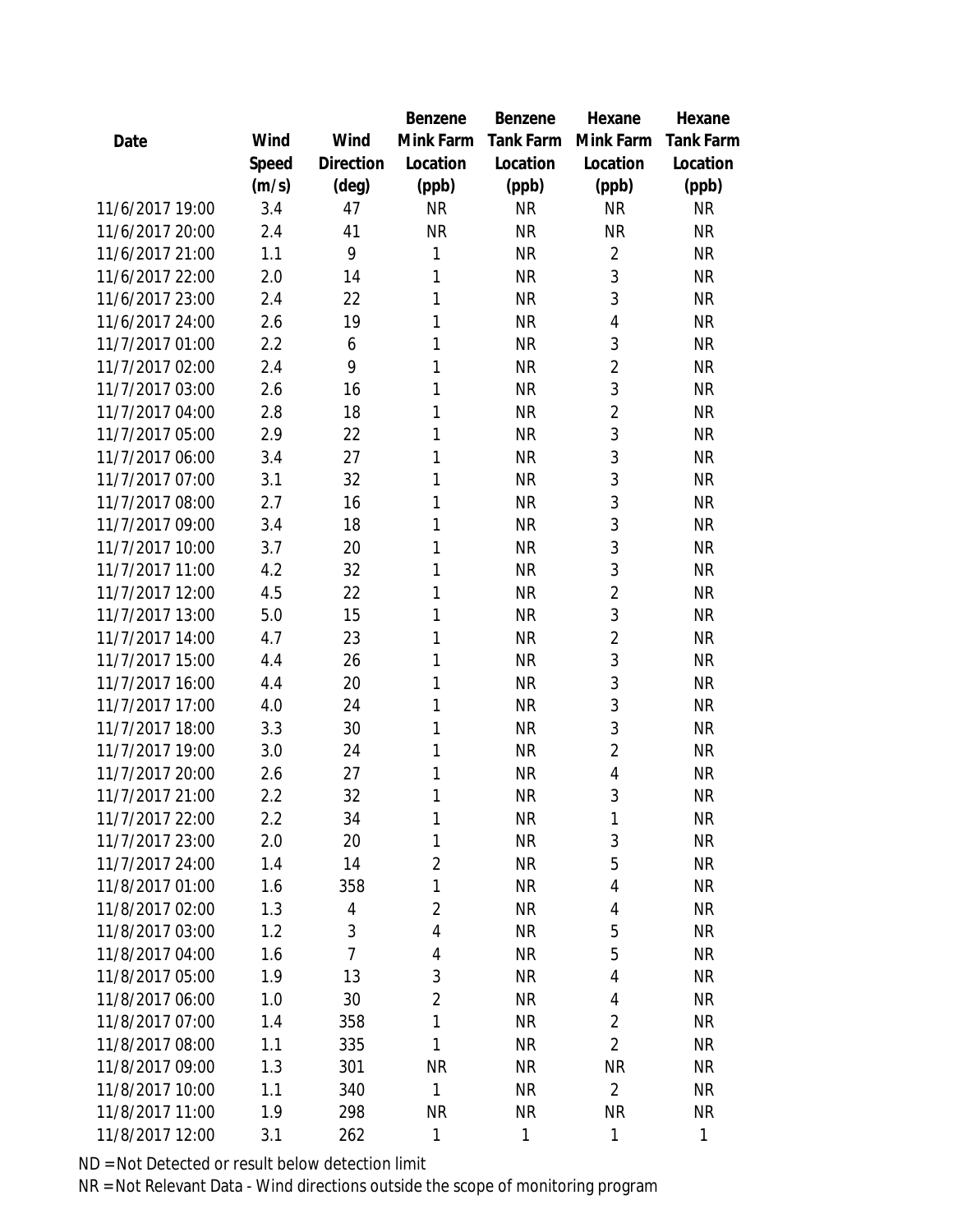|                  |       |                | Benzene   | Benzene        | Hexane         | Hexane           |
|------------------|-------|----------------|-----------|----------------|----------------|------------------|
| Date             | Wind  | Wind           | Mink Farm | Tank Farm      | Mink Farm      | <b>Tank Farm</b> |
|                  | Speed | Direction      | Location  | Location       | Location       | Location         |
|                  | (m/s) | $(\text{deg})$ | (ppb)     | (ppb)          | (ppb)          | (ppb)            |
| 11/8/2017 13:00  | 2.8   | 268            | 1         | 1              | 1              | 1                |
| 11/8/2017 14:00  | 2.3   | 265            | 1         | 1              | 1              | 1                |
| 11/8/2017 15:00  | 2.9   | 276            | 1         | <b>NR</b>      | 1              | <b>NR</b>        |
| 11/8/2017 16:00  | 2.5   | 271            | 1         | 1              | 1              | 1                |
| 11/8/2017 17:00  | 2.8   | 266            | 1         | 1              | 1              | 1                |
| 11/8/2017 18:00  | 1.9   | 223            | <b>NR</b> | 1              | <b>NR</b>      | 1                |
| 11/8/2017 19:00  | 2.2   | 263            | 1         | 1              | 1              | $\overline{2}$   |
| 11/8/2017 20:00  | 2.5   | 255            | 1         | 1              | 1              | $\overline{2}$   |
| 11/8/2017 21:00  | 2.0   | 265            | 1         | $\overline{7}$ | 1              | 3                |
| 11/8/2017 22:00  | 1.3   | 235            | 1         | 5              | 1              | 3                |
| 11/8/2017 23:00  | 1.4   | 218            | <b>NR</b> | 1              | <b>NR</b>      | $\overline{2}$   |
| 11/8/2017 24:00  | 1.9   | 216            | <b>NR</b> | 1              | <b>NR</b>      | 1                |
| 11/9/2017 01:00  | 2.5   | 204            | <b>NR</b> | 1              | <b>NR</b>      | 1                |
| 11/9/2017 02:00  | 2.7   | 206            | <b>NR</b> | 1              | <b>NR</b>      | 1                |
| 11/9/2017 03:00  | 2.9   | 207            | <b>NR</b> | 1              | <b>NR</b>      | 1                |
| 11/9/2017 04:00  | 3.4   | 196            | <b>NR</b> | 1              | <b>NR</b>      | 1                |
| 11/9/2017 05:00  | 3.5   | 192            | <b>NR</b> | 1              | <b>NR</b>      | 1                |
| 11/9/2017 06:00  | 3.5   | 191            | <b>NR</b> | 1              | <b>NR</b>      | 1                |
| 11/9/2017 07:00  | 3.8   | 195            | <b>NR</b> | 1              | <b>NR</b>      | 1                |
| 11/9/2017 08:00  | 4.3   | 196            | <b>NR</b> | 1              | <b>NR</b>      | 1                |
| 11/9/2017 09:00  | 5.4   | 217            | <b>NR</b> | 1              | <b>NR</b>      | 1                |
| 11/9/2017 10:00  | 5.7   | 251            | 1         | 1              | 1              | 1                |
| 11/9/2017 11:00  | 4.8   | 267            | 1         | 1              | 1              | 1                |
| 11/9/2017 12:00  | 4.8   | 281            | 1         | <b>NR</b>      | $\overline{2}$ | <b>NR</b>        |
| 11/9/2017 13:00  | 6.0   | 311            | 1         | <b>NR</b>      | 1              | <b>NR</b>        |
| 11/9/2017 14:00  | 6.3   | 321            | 1         | <b>NR</b>      | 1              | <b>NR</b>        |
| 11/9/2017 15:00  | 5.8   | 310            | 1         | <b>NR</b>      | 1              | <b>NR</b>        |
| 11/9/2017 16:00  | 5.7   | 312            | 1         | NR             | 1              | NR               |
| 11/9/2017 17:00  | 5.8   | 317            | 1         | <b>NR</b>      | 1              | <b>NR</b>        |
| 11/9/2017 18:00  | 5.6   | 329            | 1         | <b>NR</b>      | $\overline{2}$ | <b>NR</b>        |
| 11/9/2017 19:00  | 3.6   | 337            | 1         | <b>NR</b>      | $\overline{2}$ | <b>NR</b>        |
| 11/9/2017 20:00  | 3.4   | 351            | 1         | <b>NR</b>      | $\overline{2}$ | <b>NR</b>        |
| 11/9/2017 21:00  | 4.2   | 351            | 1         | <b>NR</b>      | 1              | <b>NR</b>        |
| 11/9/2017 22:00  | 5.1   | 359            | 1         | <b>NR</b>      | 1              | <b>NR</b>        |
| 11/9/2017 23:00  | 4.6   | 1              | 1         | <b>NR</b>      | 1              | <b>NR</b>        |
| 11/9/2017 24:00  | 5.4   | 3              | 1         | <b>NR</b>      | 1              | <b>NR</b>        |
| 11/10/2017 01:00 | 5.0   | 6              | 1         | <b>NR</b>      | 1              | <b>NR</b>        |
| 11/10/2017 02:00 | 4.4   | 8              | 1         | <b>NR</b>      | $\overline{2}$ | <b>NR</b>        |
| 11/10/2017 03:00 | 3.7   | 360            | 1         | <b>NR</b>      | 1              | <b>NR</b>        |
| 11/10/2017 04:00 | 3.5   | 358            | 1         | <b>NR</b>      | 1              | <b>NR</b>        |
| 11/10/2017 05:00 | 3.2   | 355            | 1         | <b>NR</b>      | 1              | <b>NR</b>        |
| 11/10/2017 06:00 | 3.3   | 358            | 1         | <b>NR</b>      | 1              | <b>NR</b>        |